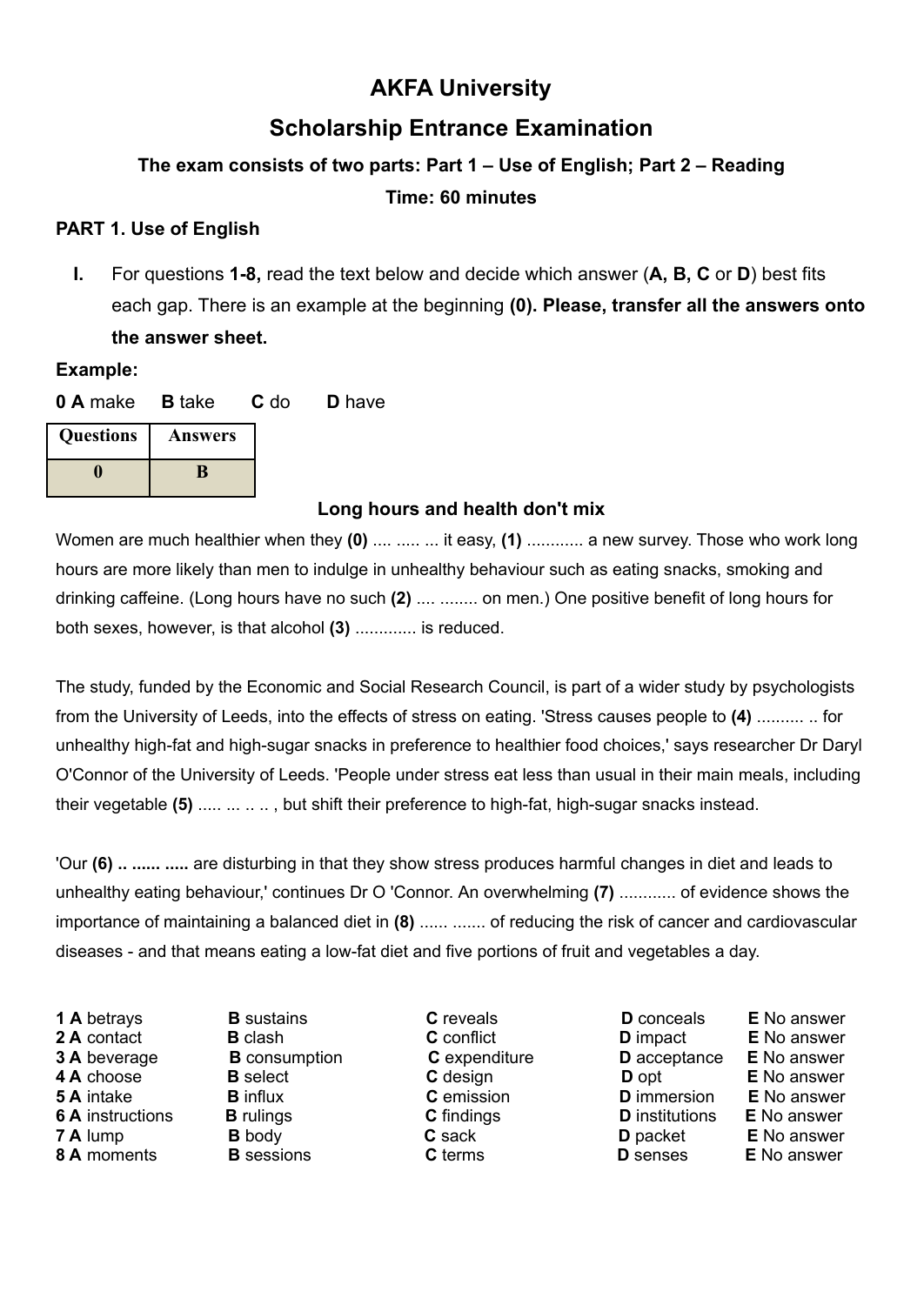**II.** For questions **9-16**, read the text below and think of the word which best fits each gap. Use **only one word** in each gap. There is an example at the beginning **(0). Example:**

| <b>Questions</b> | Answers     |
|------------------|-------------|
|                  | <b>EVER</b> |

**The breath of life**

Anyone who has **(0)** .... ... ... .. .. been to a yoga or meditation class will know the enormous benefits of something as simple and natural as breathing. Inhale slowly and steadily, and you can relax your entire body. Stop and focus on the flow of **(9)** ... ......... ..... .......... .... .. breath you take in and out, and you can quieten and focus your mind. In (**10)** ... ..... ....... .. .... .... .. , positive breathing will help you feel calmer, bring down your blood pressure and increase your mental alertness and energy levels.

Yet, breathing is so instinctive that most of the time we're hardly even aware of it. Of course, that's **(11)** ... ..... ... ... ..... ... .... ..... .why it's easy to develop bad habits and why many of us don't do it as well as we (**12)** .... ... .... ...... ... ...... ...... .. . But with a little practice, (**13)** ........ .......... .......... it right can bring instant health benefits. These include feeling more relaxed and being more mentally alert. You may also find that there's an improvement in (14) ... ... ... .... ... .... ......... physical symptoms, such as bloating and stomach pains, dizziness, headaches, pins and needles and low energy.

Learning to breathe correctly can dramatically improve your wellbeing and quality of life. Most people think that poor breathing means that you don't get enough oxygen, but it's (**15)** ...................... .. ......... the carbon dioxide you're missing out (**16)** ........... ............... ...... .

**III.** For questions **17-22,** complete the second sentence so that it has a similar meaning to the first sentence, using the word given. **Do not change the word given.** You must use between **three** and **six** words, including the word given. Here is an example **(0).**

**Example: 0** George should have worked harder if he wanted to pass the exam.

| succeeded |  |
|-----------|--|
|-----------|--|

| <b>Questions</b> | Answers                    |
|------------------|----------------------------|
|                  | HE WOULD HAVE SUCCEEDED IN |

**17** Paul tends to play his music loudly when he's not feeling very happy.

| habit                                                                                               |
|-----------------------------------------------------------------------------------------------------|
|                                                                                                     |
| happy.                                                                                              |
| <b>18</b> They could easily win the game.                                                           |
| chance                                                                                              |
|                                                                                                     |
| 19 Of course I did not agree to lend them the money.                                                |
| saying                                                                                              |
|                                                                                                     |
| 20 Did anything about his behaviour seem unusual to you?                                            |
| strike                                                                                              |
|                                                                                                     |
| 21 I can barely cook a meal for myself, so I certainly couldn't cook for eight people.              |
| alone                                                                                               |
|                                                                                                     |
| 22 The reporter said that the blast was so forceful that the car was blown right across the street. |
| such                                                                                                |
|                                                                                                     |
| blown right across the street.                                                                      |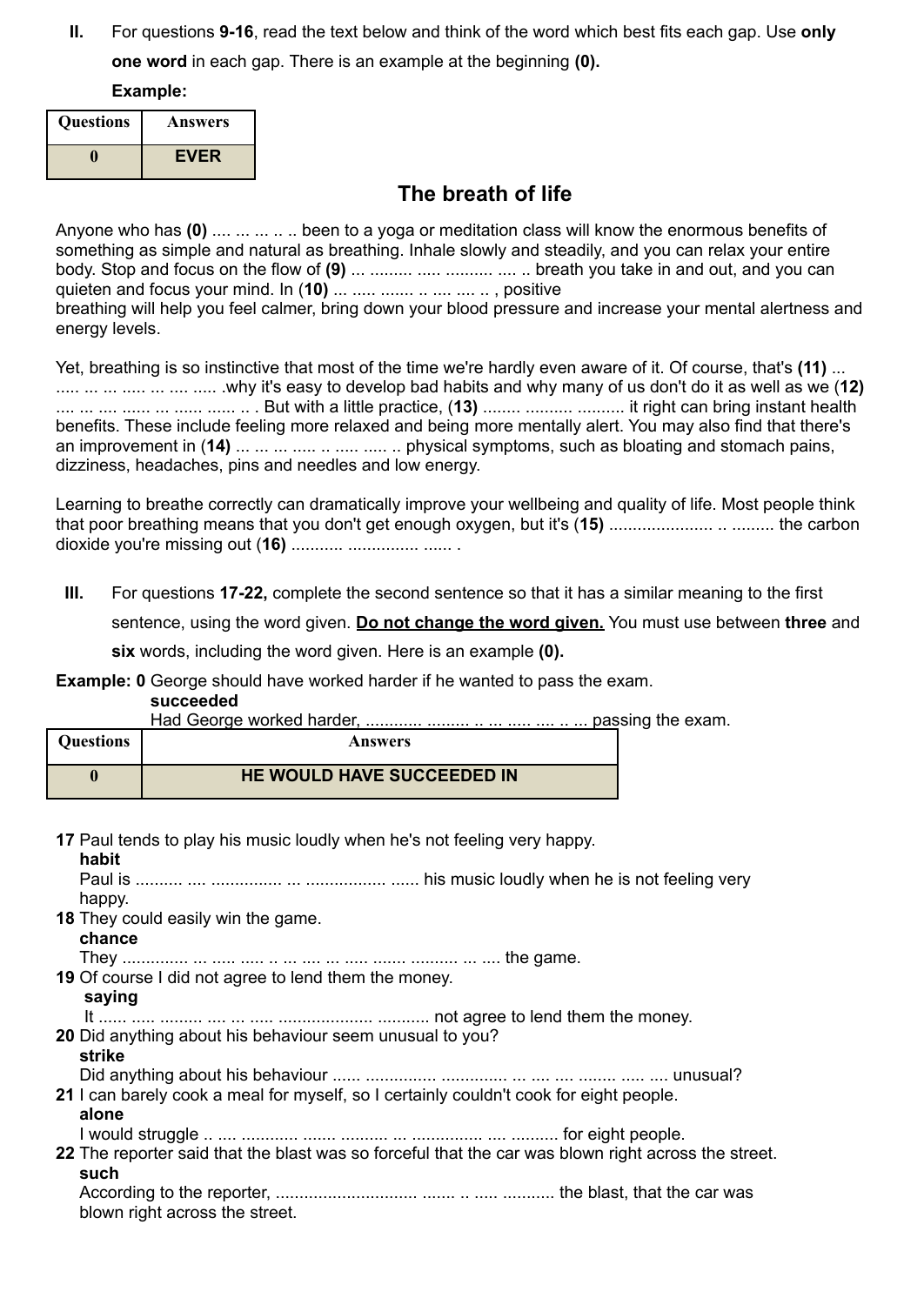### **PART 2. Reading**

You are going to read an article in which a young journalist talks about using social media to find a job. For questions **1-6,** choose the answer **(A, B, C** or **D)** which you think fits best according to the text.

#### **Using Social Networking Sites to Find a Job**

# *Having secured her own first job recently, Patty Meissner looks at young people's use of social networking when looking for work.*

In many countries, a growing number of people in their twenties are turning to social media in the hope of finding work. Services like the social networking site Twitter and the professional networking site Linkedin offer the chance for more direct contact with would-be employers than has previously been the case. But with greater access comes a greater chance to make mistakes.

Take the case of a young jobseeker in the US who contacted a senior marketing executive via Linkedin. The marketing executive in question had an impressive list of influential people in her contact list; people whom the young jobseeker felt could help him land a job. The marketing executive, however, had other ideas. Indignant at the suggestion that she would willingly share a list of contacts painstakingly built up over many years with a complete stranger who'd done nothing to deserve such an opportunity, she not only rejected his contact request, but sent a vicious and heavily sarcastic rejection note that has since gone viral. Those who saw the note online were appalled, and the sender probably now regrets the tone of her note, if not the message it conveyed. But if the incident makes young people think more carefully about how they use social media in a professional capacity, she may have actually ended up doing them a favour. She has drawn attention to an unfortunate truth. Social media is a potentially dangerous tool for job hunters who don't know how to use it. And a worrying number are getting it wrong.

There's a horrible irony here, because in many countries social networking sites like Facebook and Twitter have been the bread and butter of twenty-somethings' social lives for years. When my generation were teenagers, social media was our escape from the prying eyes of parents and teachers. It was a cyber extension of the playground pecking order - a place to impress, to embellish and experiment. It was a world based largely on fantasy. You could find yourself in a three-hour conversation with someone online and then completely ignore them at school. With careful picture/song selection for your Facebook page, you could become a completely different and much more intriguing person overnight. And if you couldn't be bothered with conversation, 'poking'

people on Facebook were a legitimate alternative.

However, when it comes to using social media for professional networking, our very knowledge and experience of sites like Facebook may actually be a hindrance. Using social media in a professional capacity is a completely different ball game, but for some twenty-somethings, the division is not clear cut. We first earned our online presence by being bold and over-confident, which could explain why some of us still come across like this. Just because a lot of people 'liked' your posts on Facebook, it doesn't mean you'll be able to use Linkedin to show potential employers that you're someone worth employing. We need to realise that what we learned about social networking as teenagers no longer applies, and we must live up to employers' standards if we want to get on in the world of work.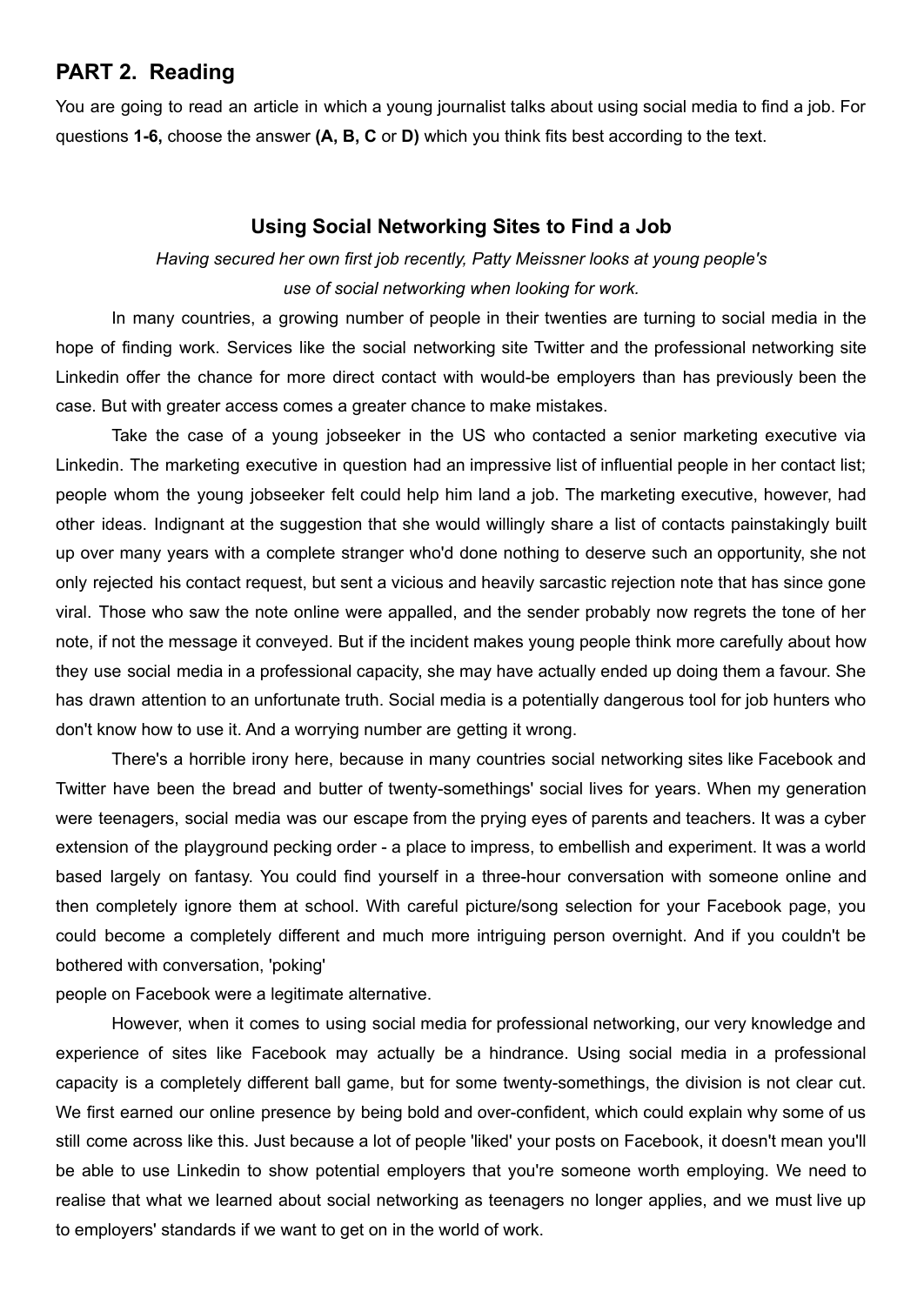One of the most common complaints from employers regarding young jobseekers on professional networking sites is that they're over-familiar in their form of address, and appear arrogant. This serves to perpetuate older generations' perceptions of us as an 'entitled generation'. In fact, we're very far from this; in many countries we're increasingly desperate about finding employment, which is why many of us are turning to social media in the first place. This impression of arrogance hurts the employment prospects of young people who – despite their communication errors - actually possess the skills and drive to become a valuable part of the workforce.

So what's the right way to contact someone on a professional networking site? Firstly, explain clearly who you are, and let the person you're writing to know what's in it for them - maybe you could offer to do a piece of research for them, or assist in some other way. This approach gives you a much better chance of getting a useful reply. Refrain from sending impersonal, blanket emails, and keep the tone humble if you want to avoid leaving a sour taste in the recipient's mouth. Remember - social media can be a great way to make useful contacts, but it needs careful handling if you don't want the door slammed in your face.

#### **1. How did the senior marketing executive feel about the jobseeker who contacted her?**

- A annoyed by the timing of his message B regretful that she had to reject his request C furious at his assumption of her cooperation D surprised that he offered her nothing in return
- E No answer

#### **2. What does the writer say about the senior marketing executive?**

- A Her note was an attempt to gain publicity.
- B Her attitude is not unusual on social networking sites.
- C She has unintentionally helped those looking for work.
- D Someone of her experience should treat jobseekers better.
- E No answer

# **3. What point does the writer make about social networking sites as used by her own generation?**

A They gave teenagers the impression that real conversation wasn't necessary.

- B Teenagers used them to avoid having to engage with people they didn't like.
- C They gave teenagers the chance to escape from their boring lives.
- D The personalities and relationships teenagers had on them didn't reflect reality.
- E No answer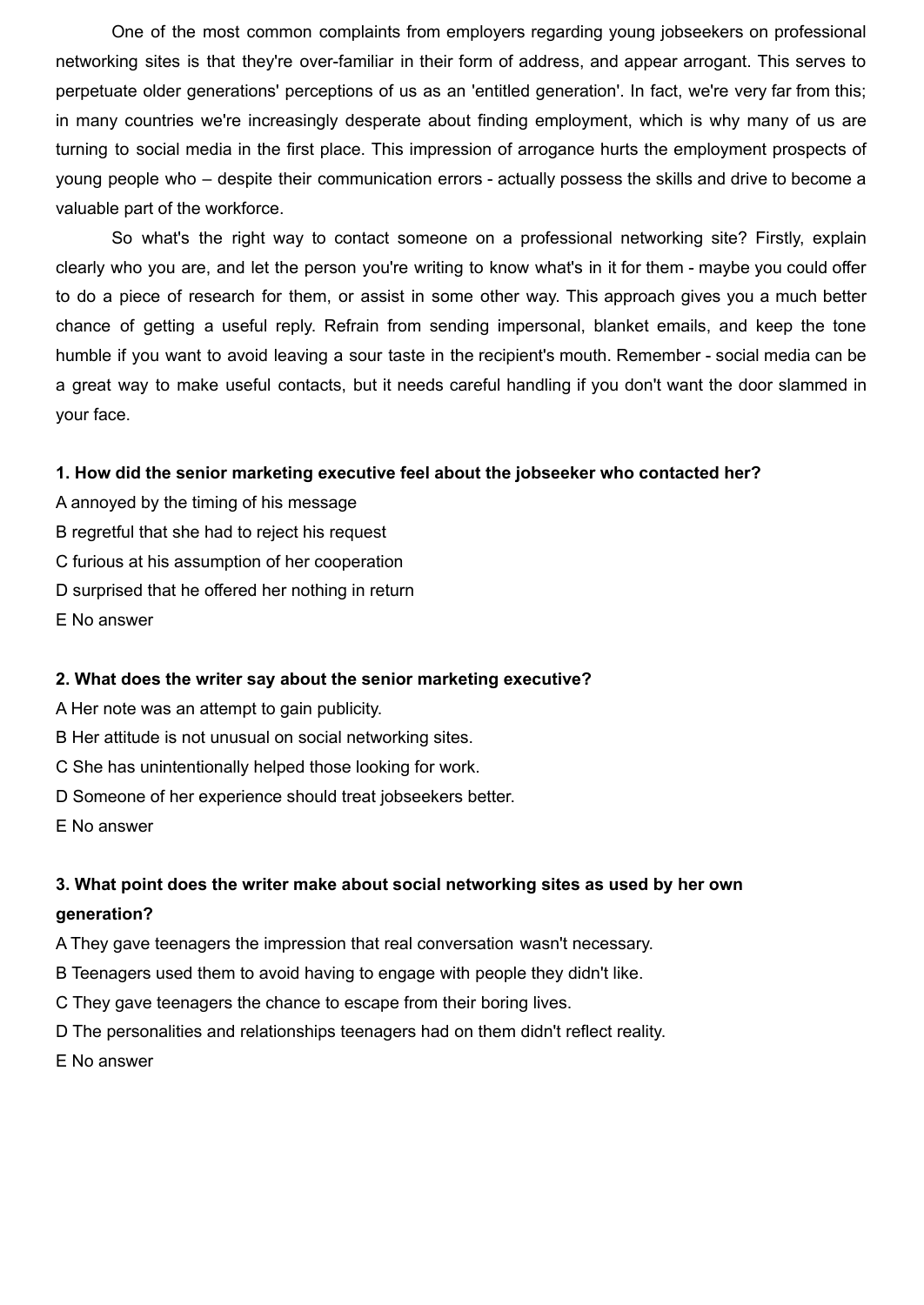#### **4. As regards professional networking, the writer believes that many people of her generation**

A have exaggerated opinions of their own employability.

B over-estimate the use of social media in the world of work.

C fail to distinguish between social networking for pleasure and for work.

D are unaware of the opportunities that professional networking sites can offer them.

E No answer

#### **5. In the fifth paragraph, the writer says that young jobseekers feel**

A certain that they are entitled to good jobs.

B concerned that they may not be offered work.

C certain that they have the ability to be useful as employees.

D concerned that they are giving the wrong impression to employers.

E No answer

#### **6. What does the writer advise jobseekers to do?**

A tell prospective employers what they may gain in return

B research the recipient carefully before they make contact

C give careful consideration to the type of work they are seeking

D approach only people they have a real chance of hearing back from

E No answer

# **Scholarship Entrance Examination 2021**

# **ANSWER KEY**

#### **PART 1. Use of English**

| Task 1 | Task 2                                    |
|--------|-------------------------------------------|
| 1.C    | 9. each/every<br>10. fact/short           |
| 2. D   | 11. precisely/exactly<br>12. could/should |
| 3.B    | 13. getting/doing<br>14. some             |
| 4. D   | 15. actually/really<br>16. on             |
| 5.A    |                                           |
| 6.C    |                                           |
| 7.B    |                                           |
|        |                                           |